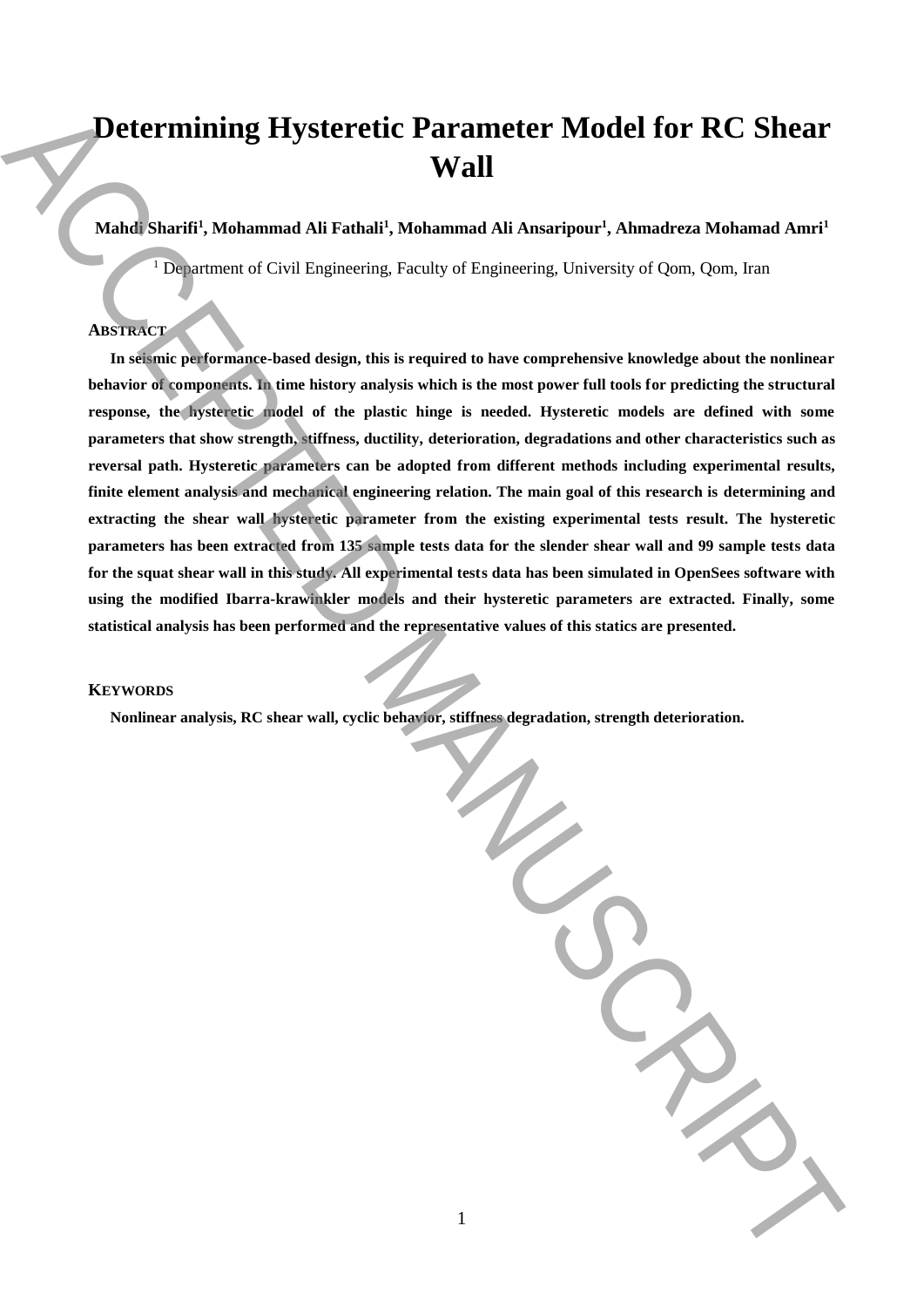#### 1. **Introduction**

Reinforced concrete shear walls are used as one of the reliable structural elements to resist lateral loads in steel and concrete buildings. Shear walls are divided into two categories based on the aspect ratio of the wall geometry. Walls with a height to width ratio of greater than 1.5 (and sometimes one) are called slender shear walls and smaller than 1.5 are called squat shear walls [1]. Usually, shear behavior is observed in squat walls and flexural behavior in slender walls.

Nonlinear analysis is a more reliable tool for predicting the seismic response of structures specially those experience nonlinear zone, including plastic deformation, strength and stiffness deterioration. The nonlinear behavior of structural components under cyclic loads is expressed using a " hysteretic curve". To properly evaluate and correctly estimate the performance of new and existing structures, in analytical models it is require to consider the important features of nonlinear behavior of structural components or hysteretic model. So far, many hysteretic model have been developed and introduced. There are lots of hysteretic model that are useful and common. Among that, Rahnama and Krawinkler present modifications to bilinear, peak-oriented, and pinching models [2]. This model eventually led to the introduction of the modified Ibarra-Krawinkler model [3, 4]. The proposed model is complete and has capability of providing cyclic behavior and is therefore used in this study.

The main goal of this research is determining and extracting the shear wall hysteretic parameter from the existing experimental tests result. The hysteretic parameters has been extracted from 135 sample tests data for the slender shear wall and 99 sample tests data for the squat shear wall in this study. All experimental tests data has been simulated in OpenSees software with using the modified Ibarra-Krawinkler models and their hysteretic parameters are extracted [5]. Finally, some statistical analysis has been performed and the representative values of this statics are presented.

### 2. **Analytical modeling of hysteretic model**

The Ibarra-Krawinkler model is one most famous hysteretic models in which complete different behaviors of components are considered. This model consists of three well-known type of bilinear, peak-oriented, and pinching models based on basic cyclic behavior. In these models take into account the effects of cyclic loading such as stiffness and strength deterioration, and pinching phenomenon. In this study, the modified Ibarra-Krawinkler cyclic deterioration model was used to simulate the experimental test results

The experimental results were adopted from the "Seismic Engineering Research Infrastructures for European Synergies (SERIES)" data base [6]. The data

used in this study have complete information including force-displacement diagrams, wall geometry, failure mode, and other required information. In this study, OpenSees software used for the analytical modeling of shear walls. The inelastic behavior of the shear walls is modeled in a concentrated hinge and according to Magna and Kunnath [7]; so that each wall contains an elastic element and a zero-length plastic hinge at its ends. According to the pattern of experimental hysteretic model, for the squat and slender shear walls, the pinching and peak-oriented behavioral models of the modified Ibarra-Krawinkler cyclic model are selected to the concentrated hinge of the wall, respectively. The analytical model requires seven parameters (yield bending moment  $(M_y)$ , yield rotation  $(\theta_y)$ , strain hardening stiffness  $(K_s)$ , cap rotation  $(\theta_c)$ , post-capping stiffness  $(K_c)$ , cyclic deterioration parameter  $(\lambda)$ , and rate of deterioration (*c*)) for generating the hysteretic behavior . these parameters are extracted by simulating experimental existing test result. The purpose of calibration of experimental data is to determine the stiffness, peak point, unloading stiffness, cyclic strength deterioration and cyclic stiffness degradation of slender and squat reinforced concrete shear walls for use in simulating and modeling reinforced concrete structural systems. Due to a large number of specimens, each experimental specimen was calibrated based on the backbone curve and engineering judgment, and according to the procedure proposed by Haselton et al. [8]. **Chord control in the state of the state of the state of the state of the state of the state of the state of the state of the state of the state of the state of the state of the state of the state of the state of the stat** 

#### 3. **Analytical modeling results and their calibration**

For each specimen, the experimental results are simulated with appropriate estimates of the cyclic parameters. Figure 1 is an example of these simulations.





The extracted cyclic behavior parameters are the following: effective initial stiffness, yield point rotation (*θy*), plastic rotation capacity (*θp*), post-capping plastic rotation capacity ( $\theta_{pc}$ ), strain hardening ratio ( $M_c/M_v$ ), ductility ratio  $(\theta_c/\theta_y)$ , basic strength deterioration parameter  $(\lambda_s)$ , post-capping strength deterioration parameter (*λc*), unloading stiffness deterioration parameter  $(\lambda_k)$ , accelerated reloading stiffness deterioration parameter  $(\lambda_a)$ . Shear wall design